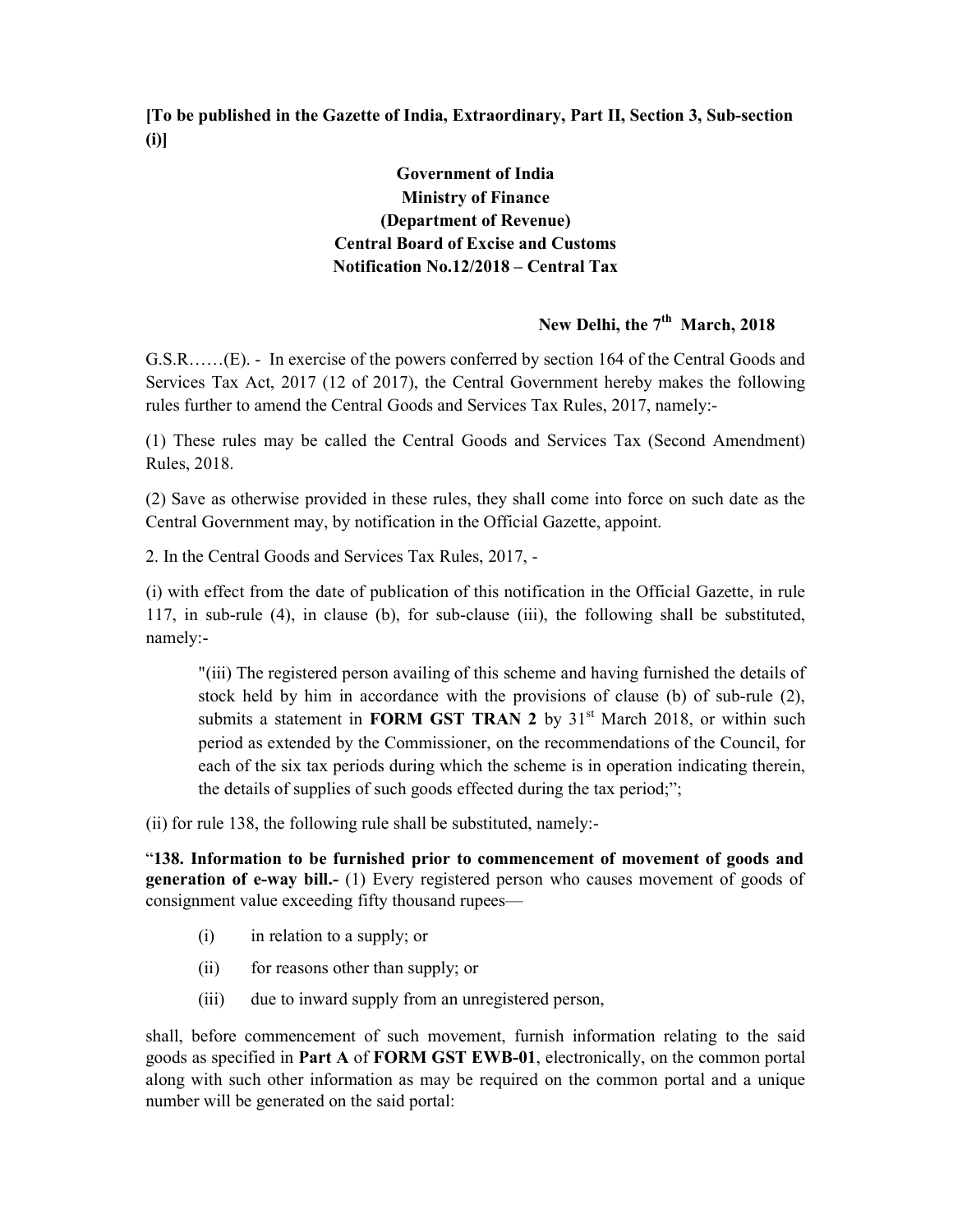Provided that the transporter, on an authorization received from the registered person, may furnish information in Part A of FORM GST EWB-01, electronically, on the common portal along with such other information as may be required on the common portal and a unique number will be generated on the said portal:

Provided further that where the goods to be transported are supplied through an ecommerce operator or a courier agency, on an authorization received from the consignor, the information in Part A of FORM GST EWB-01 may be furnished by such e-commerce operator or courier agency and a unique number will be generated on the said portal:

Provided also that where goods are sent by a principal located in one State or Union territory to a job worker located in any other State or Union territory, the e-way bill shall be generated either by the principal or the job worker, if registered, irrespective of the value of the consignment:

Provided also that where handicraft goods are transported from one State or Union territory to another State or Union territory by a person who has been exempted from the requirement of obtaining registration under clauses (i) and (ii) of section 24, the e-way bill shall be generated by the said person irrespective of the value of the consignment.

Explanation  $1$  – For the purposes of this rule, the expression "handicraft goods" has the meaning as assigned to it in the Government of India, Ministry of Finance, notification No.  $32/2017$ -Central Tax dated the  $15<sup>th</sup>$  September, 2017 published in the Gazette of India, Extraordinary, Part II, Section 3, Sub-section (i), *vide* number G.S.R 1158 (E) dated the 15<sup>th</sup> September, 2017 as amended from time to time.

Explanation 2.- For the purposes of this rule, the consignment value of goods shall be the value, determined in accordance with the provisions of section 15, declared in an invoice, a bill of supply or a delivery challan, as the case may be, issued in respect of the said consignment and also includes the central tax, State or Union territory tax, integrated tax and cess charged, if any, in the document and shall exclude the value of exempt supply of goods where the invoice is issued in respect of both exempt and taxable supply of goods.

(2) Where the goods are transported by the registered person as a consignor or the recipient of supply as the consignee, whether in his own conveyance or a hired one or a public conveyance, by road, the said person shall generate the e-way bill in FORM GST EWB-01 electronically on the common portal after furnishing information in Part B of FORM GST EWB-01.

(2A) Where the goods are transported by railways or by air or vessel, the e-way bill shall be generated by the registered person, being the supplier or the recipient, who shall, either before or after the commencement of movement, furnish, on the common portal, the information in Part B of FORM GST EWB-01:

Provided that where the goods are transported by railways, the railways shall not deliver the goods unless the e-way bill required under these rules is produced at the time of delivery.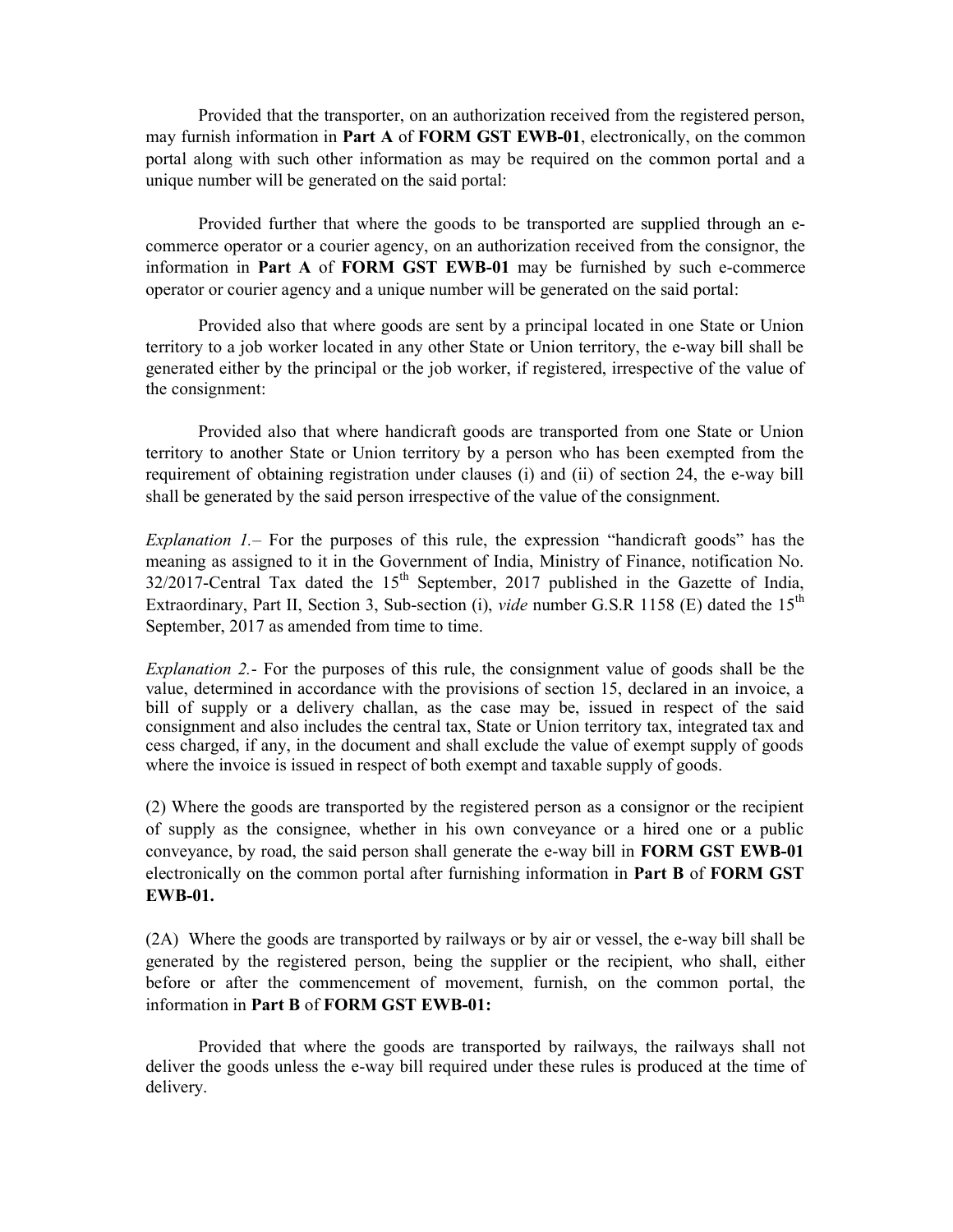(3) Where the e-way bill is not generated under sub-rule (2) and the goods are handed over to a transporter for transportation by road, the registered person shall furnish the information relating to the transporter on the common portal and the e-way bill shall be generated by the transporter on the said portal on the basis of the information furnished by the registered person in Part A of FORM GST EWB-01:

Provided that the registered person or, the transporter may, at his option, generate and carry the e-way bill even if the value of the consignment is less than fifty thousand rupees:

Provided further that where the movement is caused by an unregistered person either in his own conveyance or a hired one or through a transporter, he or the transporter may, at their option, generate the e-way bill in FORM GST EWB-01 on the common portal in the manner specified in this rule:

Provided also that where the goods are transported for a distance of upto fifty kilometers within the State or Union territory from the place of business of the consignor to the place of business of the transporter for further transportation, the supplier or the recipient, or as the case may be, the transporter may not furnish the details of conveyance in **Part B** of FORM GST EWB-01.

Explanation 1.– For the purposes of this sub-rule, where the goods are supplied by an unregistered supplier to a recipient who is registered, the movement shall be said to be caused by such recipient if the recipient is known at the time of commencement of the movement of goods.

Explanation 2.- The e-way bill shall not be valid for movement of goods by road unless the information in Part-B of FORM GST EWB-01 has been furnished except in the case of movements covered under the third proviso to sub-rule (3) and the proviso to sub-rule (5).

(4) Upon generation of the e-way bill on the common portal, a unique e-way bill number (EBN) shall be made available to the supplier, the recipient and the transporter on the common portal.

(5) Where the goods are transferred from one conveyance to another, the consignor or the recipient, who has provided information in Part A of the FORM GST EWB-01, or the transporter shall, before such transfer and further movement of goods, update the details of conveyance in the e-way bill on the common portal in Part B of FORM GST EWB-01:

Provided that where the goods are transported for a distance of upto fifty kilometers within the State or Union territory from the place of business of the transporter finally to the place of business of the consignee, the details of the conveyance may not be updated in the eway bill.

(5A) The consignor or the recipient, who has furnished the information in Part A of FORM GST EWB-01, or the transporter, may assign the e-way bill number to another registered or enrolled transporter for updating the information in Part B of FORM GST EWB-01 for further movement of the consignment:

Provided that after the details of the conveyance have been updated by the transporter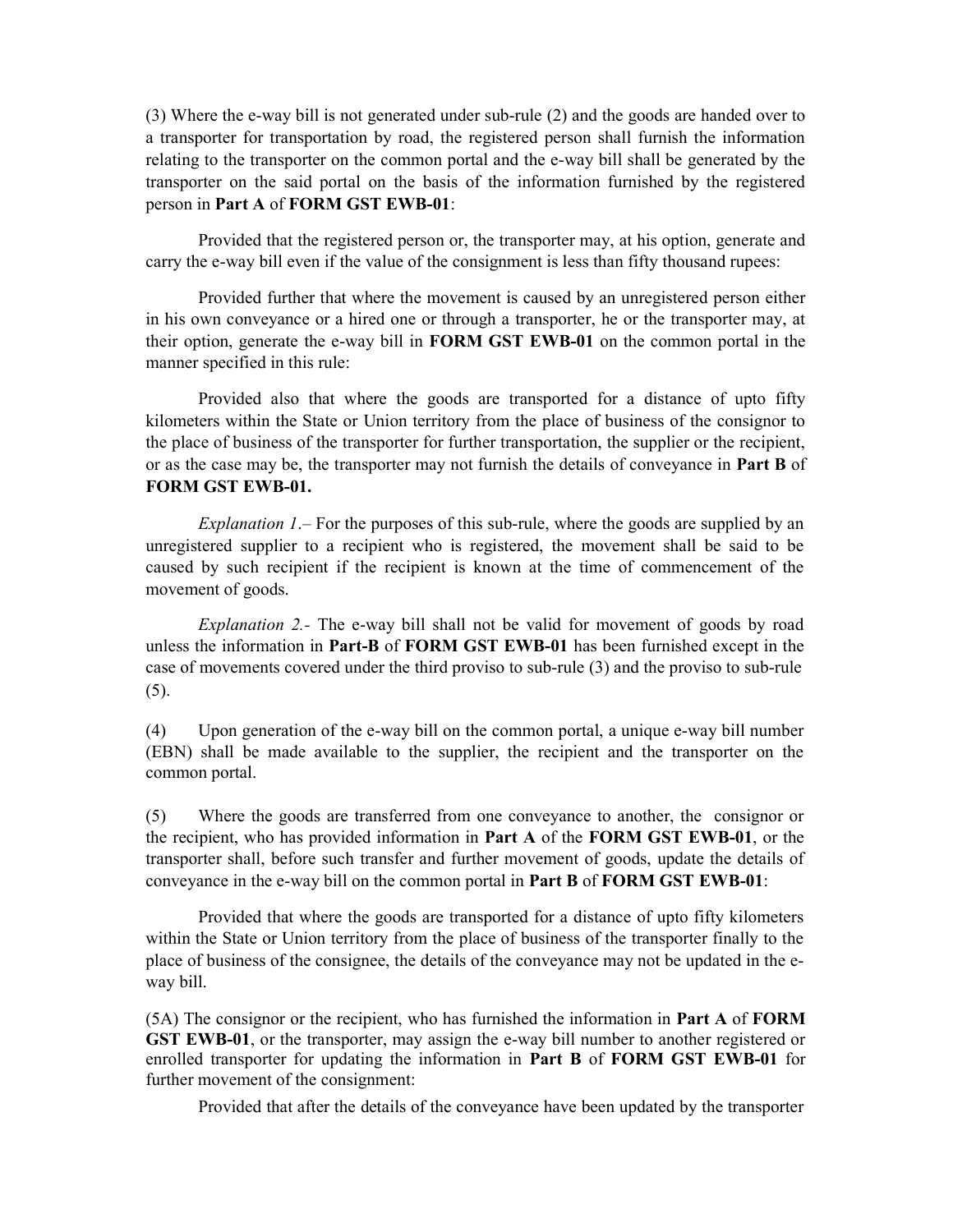in Part B of FORM GST EWB-01, the consignor or recipient, as the case may be, who has furnished the information in Part A of FORM GST EWB-01 shall not be allowed to assign the e-way bill number to another transporter.

(6) After e-way bill has been generated in accordance with the provisions of sub-rule (1), where multiple consignments are intended to be transported in one conveyance, the transporter may indicate the serial number of e-way bills generated in respect of each such consignment electronically on the common portal and a consolidated e-way bill in FORM GST EWB-02 maybe generated by him on the said common portal prior to the movement of goods.

(7) Where the consignor or the consignee has not generated the e-way bill in FORM GST EWB-01 and the aggregate of the consignment value of goods carried in the conveyance is more than fifty thousand rupees, the transporter, except in case of transportation of goods by railways, air and vessel, shall, in respect of inter-State supply, generate the e-way bill in FORM GST EWB-01 on the basis of invoice or bill of supply or delivery challan, as the case may be, and may also generate a consolidated e-way bill in FORM GST EWB-02 on the common portal prior to the movement of goods:

Provided that where the goods to be transported are supplied through an e-commerce operator or a courier agency, the information in **Part A** of **FORM GST EWB-01** may be furnished by such e-commerce operator or courier agency.

(8) The information furnished in Part A of FORM GST EWB-01 shall be made available to the registered supplier on the common portal who may utilize the same for furnishing the details in FORM GSTR-1:

Provided that when the information has been furnished by an unregistered supplier or an unregistered recipient in **FORM GST EWB-01**, he shall be informed electronically, if the mobile number or the e-mail is available.

(9) Where an e-way bill has been generated under this rule, but goods are either not transported or are not transported as per the details furnished in the e-way bill, the e-way bill may be cancelled electronically on the common portal within twenty four hours of generation of the e-way bill:

Provided that an e-way bill cannot be cancelled if it has been verified in transit in accordance with the provisions of rule 138B:

Provided further that the unique number generated under sub-rule (1) shall be valid for a period of fifteen days for updation of **Part B** of **FORM GST EWB-01.** 

(10) An e-way bill or a consolidated e-way bill generated under this rule shall be valid for the period as mentioned in column (3) of the Table below from the relevant date, for the distance, within the country, the goods have to be transported, as mentioned in column (2) of the said Table:-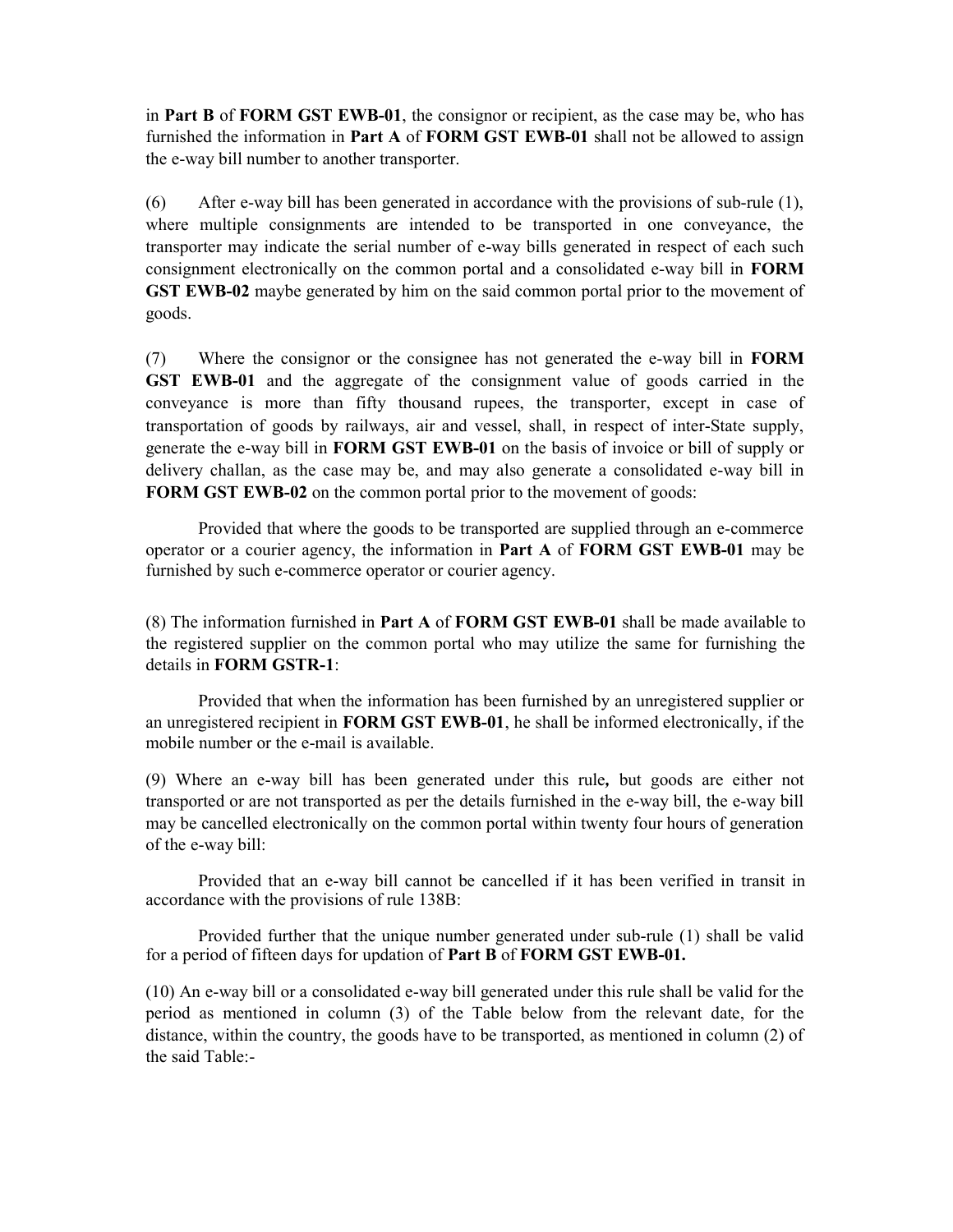| <b>Sl. No.</b> | <b>Distance</b>                              | <b>Validity period</b>             |
|----------------|----------------------------------------------|------------------------------------|
| (1)            |                                              |                                    |
| ı.             | Upto $100 \text{ km}$ .                      | One day in cases other than Over   |
|                |                                              | Dimensional Cargo                  |
| 2.             | For every 100 km. or part thereof thereafter | One additional day in cases other  |
|                |                                              | than Over Dimensional Cargo        |
|                | Upto 20 km                                   | One day in case of Over            |
|                |                                              | Dimensional Cargo                  |
| 4.             | For every 20 km. or part thereof thereafter  | One additional day in case of Over |
|                |                                              | Dimensional Cargo:                 |

Provided that the Commissioner may, on the recommendations of the Council, by notification, extend the validity period of an e-way bill for certain categories of goods as may be specified therein:

Provided further that where, under circumstances of an exceptional nature, including trans-shipment, the goods cannot be transported within the validity period of the e-way bill, the transporter may extend the validity period after updating the details in **Part B** of **FORM** GST EWB-01, if required.

Explanation 1.—For the purposes of this rule, the "relevant date" shall mean the date on which the e-way bill has been generated and the period of validity shall be counted from the time at which the e-way bill has been generated and each day shall be counted as the period expiring at midnight of the day immediately following the date of generation of e-way bill. Explanation 2.— For the purposes of this rule, the expression "Over Dimensional Cargo" shall mean a cargo carried as a single indivisible unit and which exceeds the dimensional limits prescribed in rule 93 of the Central Motor Vehicle Rules, 1989, made under the Motor Vehicles Act, 1988 (59 of 1988).

(11) The details of the e-way bill generated under this rule shall be made available to the-

- (a) supplier, if registered, where the information in Part A of FORM GST EWB-01 has been furnished by the recipient or the transporter; or
- (b) recipient, if registered, where the information in Part A of FORM GST EWB-01 has been furnished by the supplier or the transporter,

on the common portal, and the supplier or the recipient, as the case may be, shall communicate his acceptance or rejection of the consignment covered by the e-way bill.

(12) Where the person to whom the information specified in sub-rule (11) has been made available does not communicate his acceptance or rejection within seventy two hours of the details being made available to him on the common portal, or the time of delivery of goods whichever is earlier, it shall be deemed that he has accepted the said details.

(13) The e-way bill generated under this rule or under rule 138 of the Goods and Services Tax Rules of any State or Union territory shall be valid in every State and Union territory.

(14) Notwithstanding anything contained in this rule, no e-way bill is required to be generated—

(a) where the goods being transported are specified in Annexure;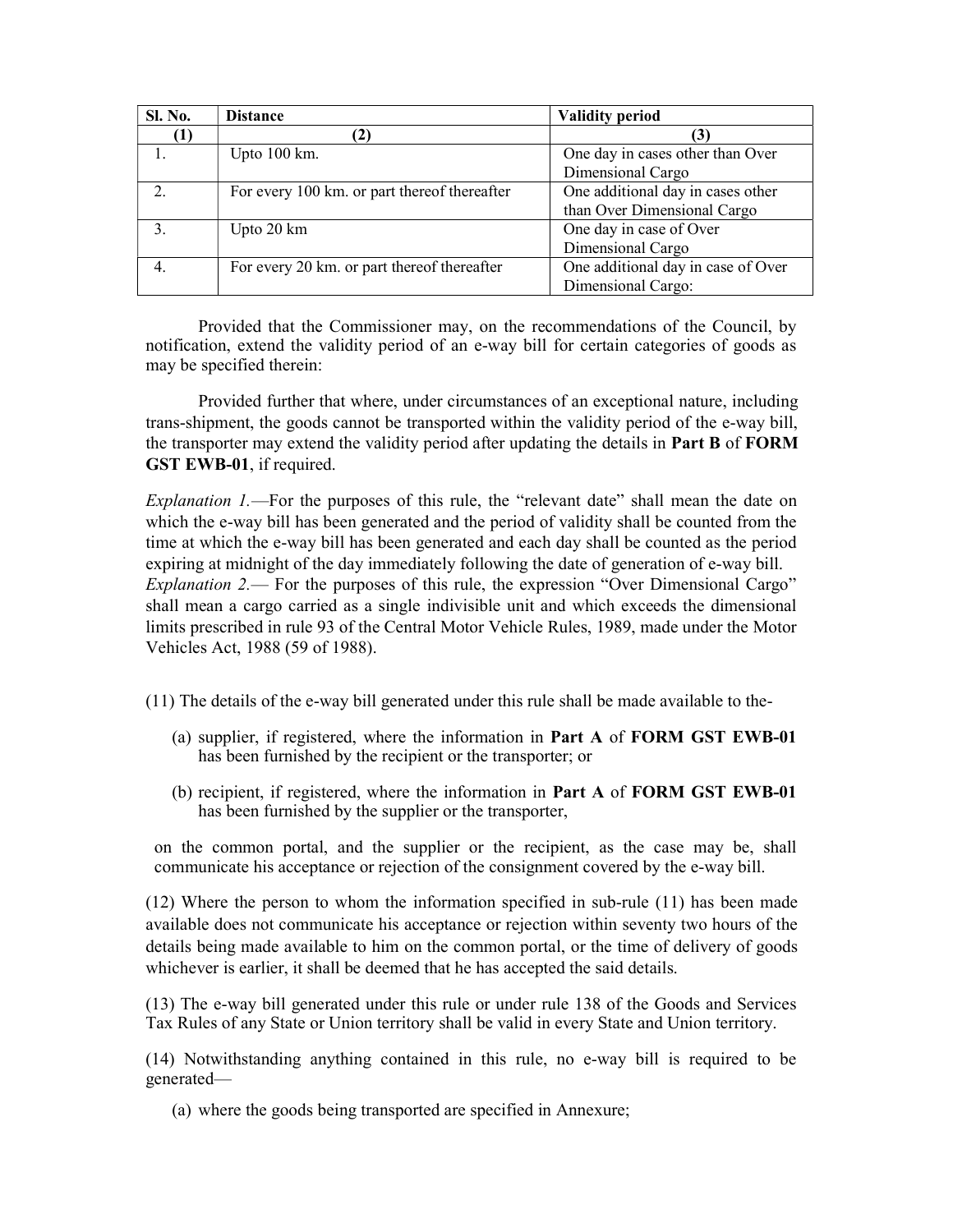- (b) where the goods are being transported by a non-motorised conveyance;
- (c) where the goods are being transported from the customs port, airport, air cargo complex and land customs station to an inland container depot or a container freight station for clearance by Customs;
- (d) in respect of movement of goods within such areas as are notified under clause (d) of sub-rule (14) of rule 138 of the State or Union territory Goods and Services Tax Rules in that particular State or Union territory;
- (e) where the goods, other than de-oiled cake, being transported, are specified in the Schedule appended to notification No. 2/2017- Central tax (Rate) dated the  $28<sup>th</sup>$  June, 2017 published in the Gazette of India, Extraordinary, Part II, Section 3, Sub-section (i), vide number G.S.R 674 (E) dated the  $28<sup>th</sup>$  June, 2017 as amended from time to time;
- (f) where the goods being transported are alcoholic liquor for human consumption, petroleum crude, high speed diesel, motor spirit (commonly known as petrol), natural gas or aviation turbine fuel;
- (g) where the supply of goods being transported is treated as no supply under Schedule III of the Act;
- (h) where the goods are being transported—
	- (i) under customs bond from an inland container depot or a container freight station to a customs port, airport, air cargo complex and land customs station, or from one customs station or customs port to another customs station or customs port, or

(ii) under customs supervision or under customs seal;

- (i) where the goods being transported are transit cargo from or to Nepal or Bhutan;
- (j) where the goods being transported are exempt from tax under notification No. 7/2017-Central Tax (Rate), dated  $28<sup>th</sup>$  June 2017 published in the Gazette of India, Extraordinary, Part II, Section 3, Sub-section (i), vide number G.S.R 679(E)dated the  $28<sup>th</sup>$  June, 2017 as amended from time to time and notification No. 26/2017-Central Tax (Rate), dated the  $21<sup>st</sup>$  September, 2017 published in the Gazette of India, Extraordinary, Part II, Section 3, Sub-section (i), vide number G.S.R 1181(E) dated the  $21^{st}$  September, 2017 as amended from time to time;
- (k) any movement of goods caused by defence formation under Ministry of defence as a consignor or consignee;
- (l) where the consignor of goods is the Central Government, Government of any State or a local authority for transport of goods by rail;
- (m)where empty cargo containers are being transported; and
- (n) where the goods are being transported upto a distance of twenty kilometers from the place of the business of the consignor to a weighbridge for weighment or from the weighbridge back to the place of the business of the said consignor subject to the condition that the movement of goods is accompanied by a delivery challan issued in accordance with rule 55.

Explanation. - The facility of generation, cancellation, updation and assignment of e-way bill shall be made available through SMS to the supplier, recipient and the transporter, as the case may be.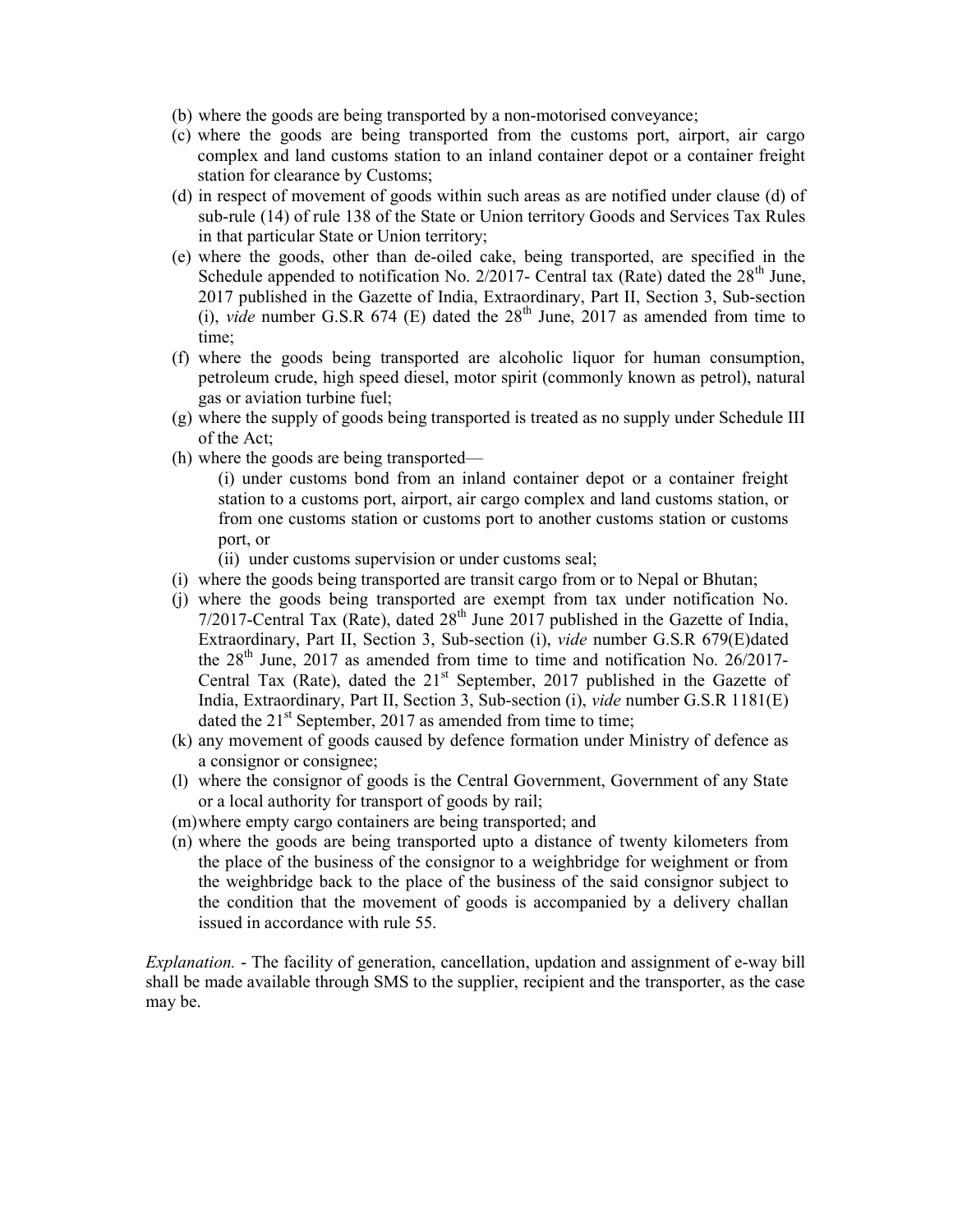## ANNEXURE [(See rule 138 (14)]

| S. No.   | <b>Description of Goods</b>                                                                                                             |
|----------|-----------------------------------------------------------------------------------------------------------------------------------------|
| $\bf(1)$ |                                                                                                                                         |
|          | Liquefied petroleum gas for supply to household and non<br>domestic exempted category (NDEC) customers                                  |
|          | Kerosene oil sold under PDS                                                                                                             |
| 3.       | Postal baggage transported by Department of Posts                                                                                       |
|          | Natural or cultured pearls and precious or semi-precious stones;<br>precious metals and metals clad with precious metal<br>(Chapter 71) |
| 5.       | Jewellery, goldsmiths' and silversmiths' wares and other<br>articles (Chapter 71)                                                       |
| 6.       | Currency                                                                                                                                |
| 7.       | Used personal and household effects                                                                                                     |
|          | Coral, unworked (0508) and worked coral (9601)";                                                                                        |

(iii) for rule 138A, the following rule shall be substituted, namely:-

"138A. Documents and devices to be carried by a person-in-charge of a conveyance.-(1) The person in charge of a conveyance shall carry—

- (a) the invoice or bill of supply or delivery challan, as the case may be; and
- (b) a copy of the e-way bill in physical form or the e-way bill number in electronic form or mapped to a Radio Frequency Identification Device embedded on to the conveyance in such manner as may be notified by the Commissioner:

Provided that nothing contained in clause (b) of this sub-rule shall apply in case of movement of goods by rail or by air or vessel.

(2) A registered person may obtain an Invoice Reference Number from the common portal by uploading, on the said portal, a tax invoice issued by him in FORM GST INV-1 and produce the same for verification by the proper officer in lieu of the tax invoice and such number shall be valid for a period of thirty days from the date of uploading.

(3) Where the registered person uploads the invoice under sub-rule (2), the information in Part A of FORM GST EWB-01 shall be auto-populated by the common portal on the basis of the information furnished in FORM GST INV-1.

(4) The Commissioner may, by notification, require a class of transporters to obtain a unique Radio Frequency Identification Device and get the said device embedded on to the conveyance and map the e-way bill to the Radio Frequency Identification Device prior to the movement of goods.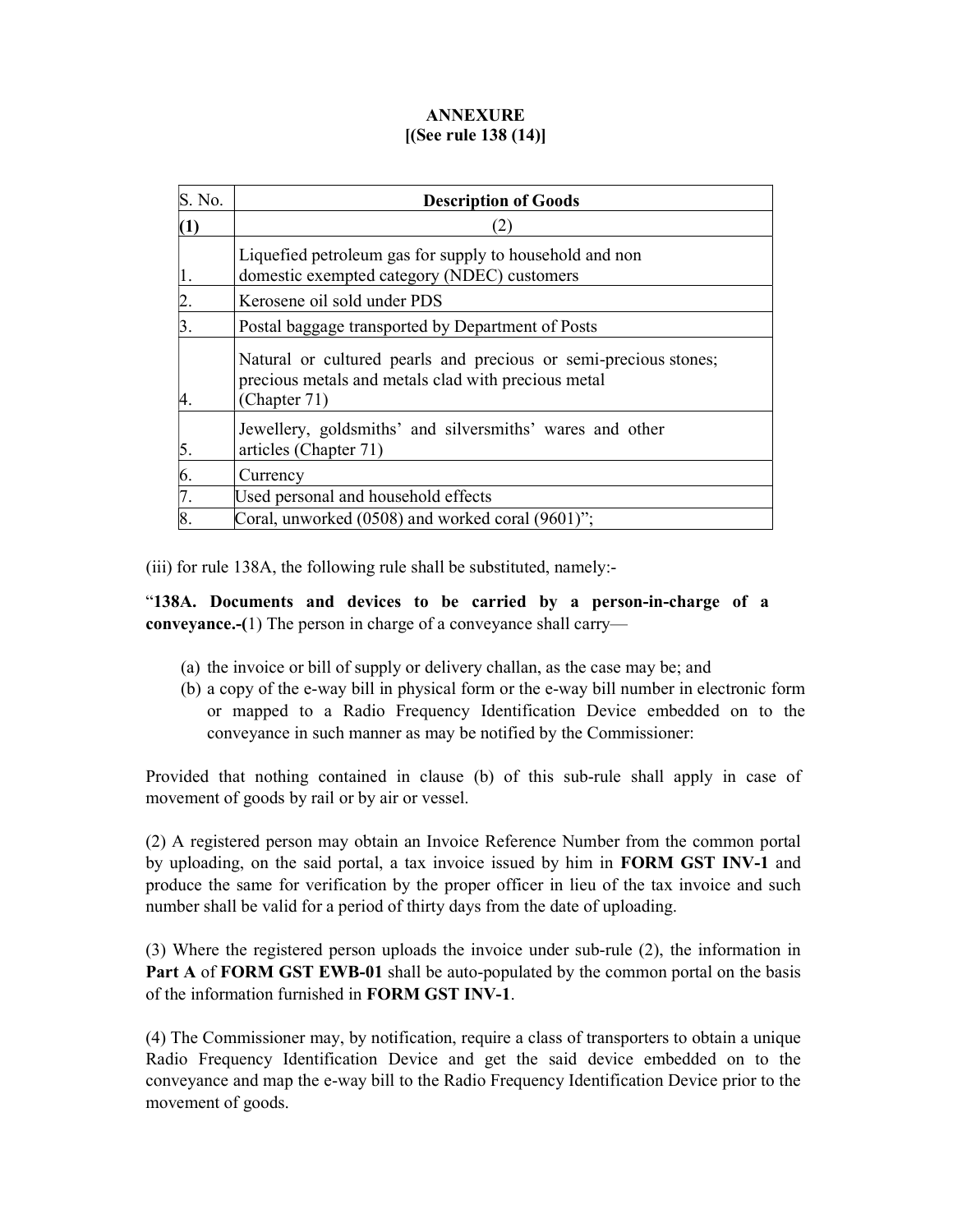(5) Notwithstanding anything contained in clause (b) of sub-rule (1), where circumstances so warrant, the Commissioner may, by notification, require the person-in-charge of the conveyance to carry the following documents instead of the e-way bill

(a) tax invoice or bill of supply or bill of entry; or

(b) a delivery challan, where the goods are transported for reasons other than by way of supply.";

(iv) for rule 138B, the following rule shall be substituted, namely:-

"138B. Verification of documents and conveyances.- (1) The Commissioner or an officer empowered by him in this behalf may authorize the proper officer to intercept any conveyance to verify the e-way bill in physical or electronic form for all inter-State and intra-State movement of goods.

(2) The Commissioner shall get Radio Frequency Identification Device readers installed at places where the verification of movement of goods is required to be carried out and verification of movement of vehicles shall be done through such device readers where the eway bill has been mapped with the said device.

(3) The physical verification of conveyances shall be carried out by the proper officer as authorised by the Commissioner or an officer empowered by him in this behalf:

Provided that on receipt of specific information on evasion of tax, physical verification of a specific conveyance can also be carried out by any other officer after obtaining necessary approval of the Commissioner or an officer authorised by him in this behalf.";

(v) for rule 138C, the following rule shall be substituted, namely:-

"138C. Inspection and verification of goods.-  $(1)$  A summary report of every inspection of goods in transit shall be recorded online by the proper officer in Part A of FORM GST EWB-03 within twenty four hours of inspection and the final report in Part B of FORM GST EWB-03 shall be recorded within three days of such inspection.

(2) Where the physical verification of goods being transported on any conveyance has been done during transit at one place within the State or Union territory or in any other State or Union territory, no further physical verification of the said conveyance shall be carried out again in the State or Union territory, unless a specific information relating to evasion of tax is made available subsequently.";

(vi) for rule 138D, the following rule shall be substituted, namely:-

"138D. Facility for uploading information regarding detention of vehicle.-Where a vehicle has been intercepted and detained for a period exceeding thirty minutes, the transporter may upload the said information in FORM GST EWB-04 on the common portal.";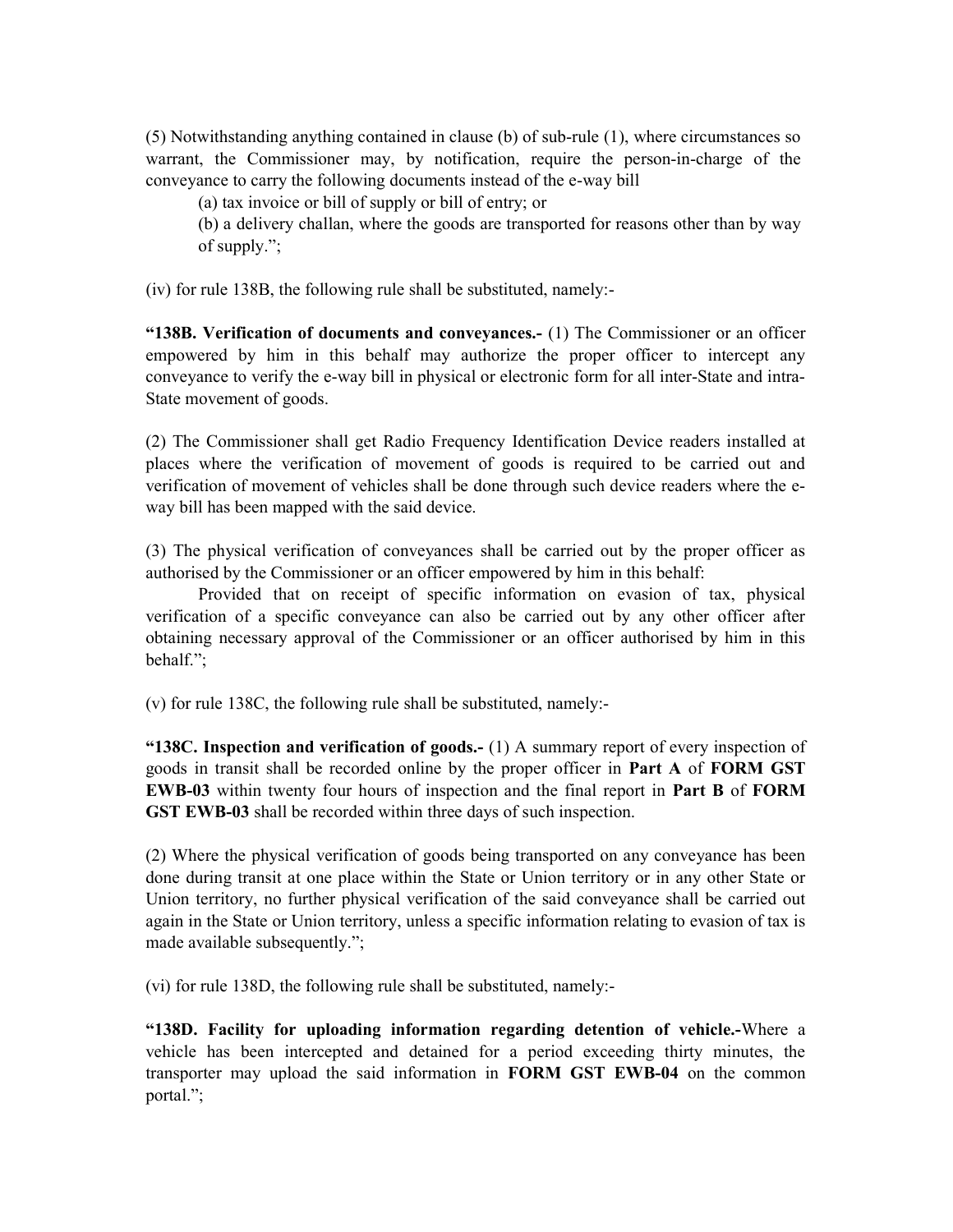## (vii) for FORM GST EWB-01, FORM GST EWB-02, FORM GST EWB-03, FORM GST EWB-04 and FORM GST INV-1, the following forms shall be substituted, namely:-

### "FORM GST EWB-01

(See rule 138)

E-Way Bill

| E-Way Bill No.         |                              |  |
|------------------------|------------------------------|--|
| <b>E-Way Bill date</b> |                              |  |
| <b>Generator</b>       |                              |  |
| <b>Valid from</b>      |                              |  |
| Valid until            |                              |  |
| PART-A                 |                              |  |
| A.1                    | <b>GSTIN</b> of Supplier     |  |
| A.2                    | Place of Dispatch            |  |
| A.3                    | <b>GSTIN</b> of Recipient    |  |
| A.4                    | Place of Delivery            |  |
| A.5                    | Document Number              |  |
| A.6                    | Document Date                |  |
| A.7                    | Value of Goods               |  |
| A.8                    | <b>HSN</b> Code              |  |
| A.9                    | Reason for<br>Transportation |  |
| <b>PART-B</b>          |                              |  |
|                        | Vehicle Number for           |  |
| B.1                    | Road                         |  |
|                        | <b>Transport Document</b>    |  |
|                        | Number/Defence               |  |
|                        | Vehicle No./                 |  |
|                        | Temporary Vehicle            |  |
|                        | Registration                 |  |
|                        | No./Nepal or Bhutan          |  |
|                        | Vehicle Registration         |  |
| B.2                    | No.                          |  |

#### Notes:

- 1. HSN Code in column A.8 shall be indicated at minimum two digit level for taxpayers having annual turnover upto five crore rupees in the preceding financial year and at four digit level for taxpayers having annual turnover above five crore rupees in the preceding financial year.
- 2. Document Number may be of Tax Invoice, Bill of Supply, Delivery Challan or Bill of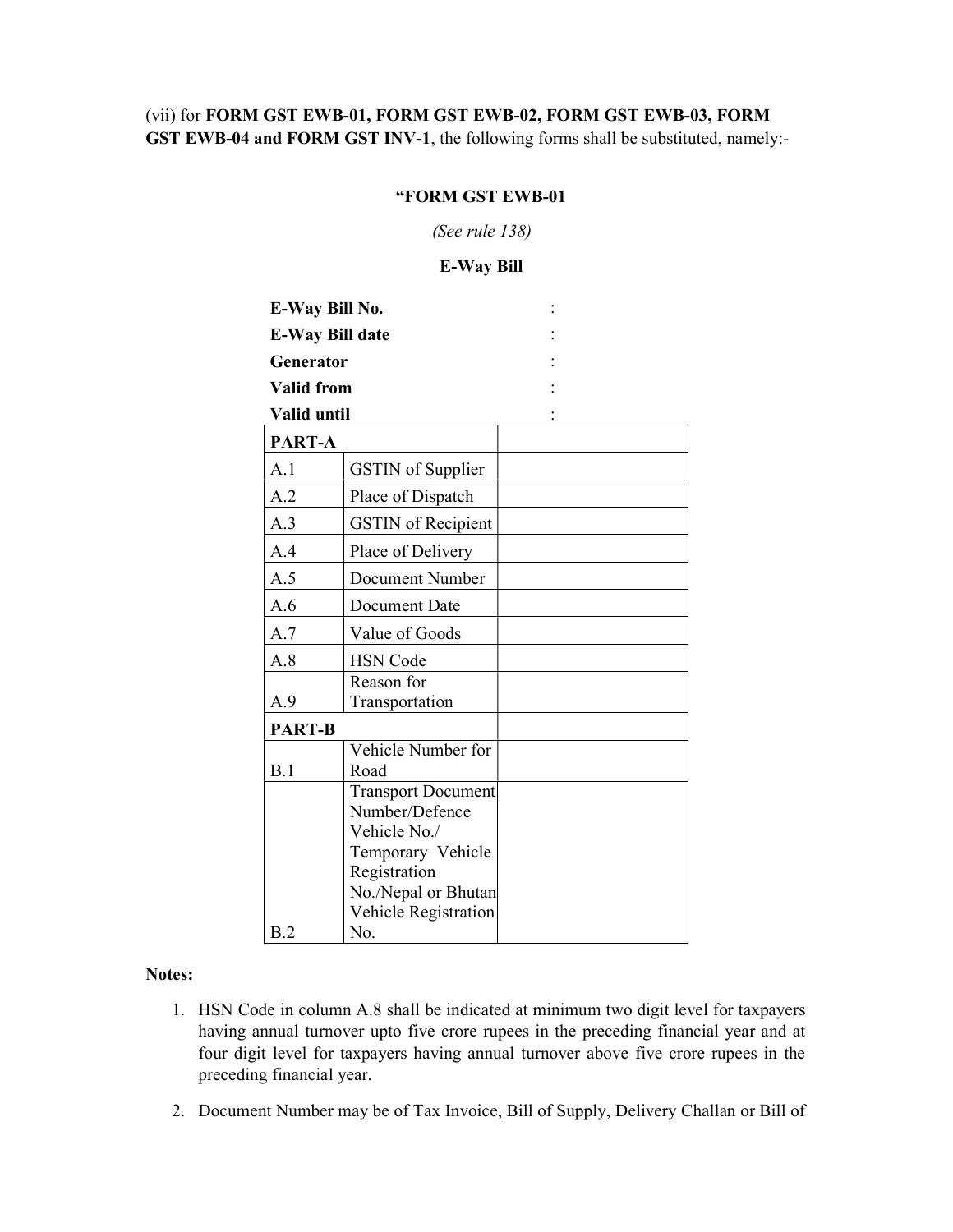Entry.

- 3. Transport Document number indicates Goods Receipt Number or Railway Receipt Number or Forwarding Note number or Parcel way bill number issued by railways or Airway Bill Number or Bill of Lading Number.
- 4. Place of Delivery shall indicate the PIN Code of place of delivery.
- 5. Place of dispatch shall indicate the PIN Code of place of dispatch.
- 6. Where the supplier or the recipient is not registered, then the letters "URP" are to be filled-in in column A.1 or, as the case may be, A.3.
- 7. Reason for Transportation shall be chosen from one of the following:-

| Code | Description                |
|------|----------------------------|
| 1    | Supply                     |
| 2    | <b>Export or Import</b>    |
| 3    | Job Work                   |
| 4    | SKD or CKD                 |
| 5    | Recipient not known        |
| 6    | Line Sales                 |
| 7    | Sales Return               |
| 8    | <b>Exhibition</b> or fairs |
| 9    | For own use                |
|      | Others                     |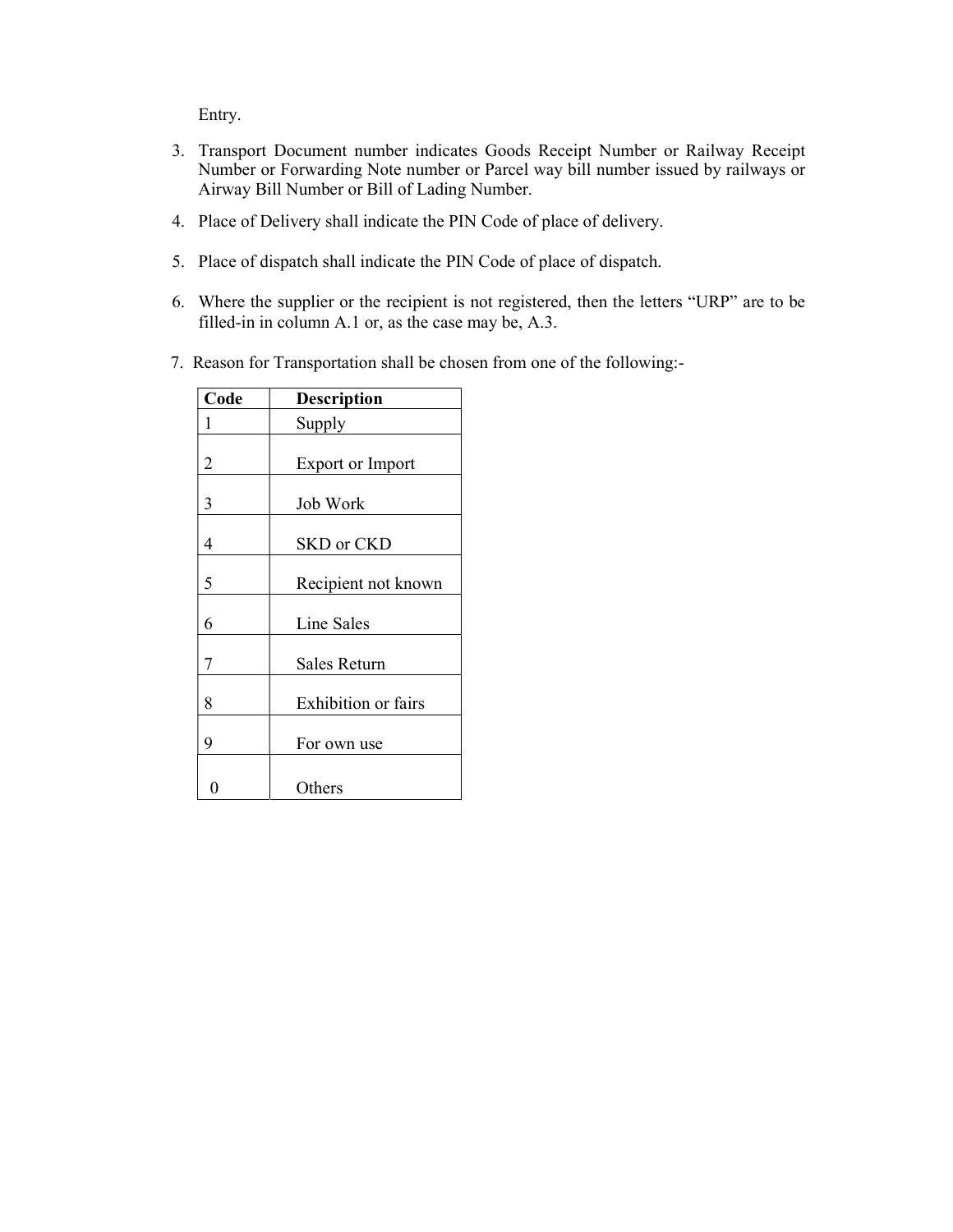### FORM GST EWB-02

## (See rule 138)

# Consolidated E-Way Bill

# Consolidated E-Way Bill No. :

Consolidated E-Way Bill Date :

# Generator :  $\qquad \qquad$ :

Vehicle Number :

| Number of E-Way Bills |                   |  |
|-----------------------|-------------------|--|
|                       |                   |  |
|                       |                   |  |
|                       | E-Way Bill Number |  |
|                       |                   |  |
|                       |                   |  |
|                       |                   |  |
|                       |                   |  |

## FORM GST EWB-03

(See rule138C)

# Verification Report

| Part A                                    |  |
|-------------------------------------------|--|
| Name of the Officer                       |  |
| Place of inspection                       |  |
| Time of inspection                        |  |
| Vehicle Number                            |  |
| E-Way Bill Number                         |  |
| Tax Invoice or Bill of Supply or Delivery |  |
| Challan or Bill of Entry date             |  |
| Tax Invoice or Bill of Supply or Delivery |  |
| Challan or Bill of Entry Number           |  |
| Name of person in-charge of vehicle       |  |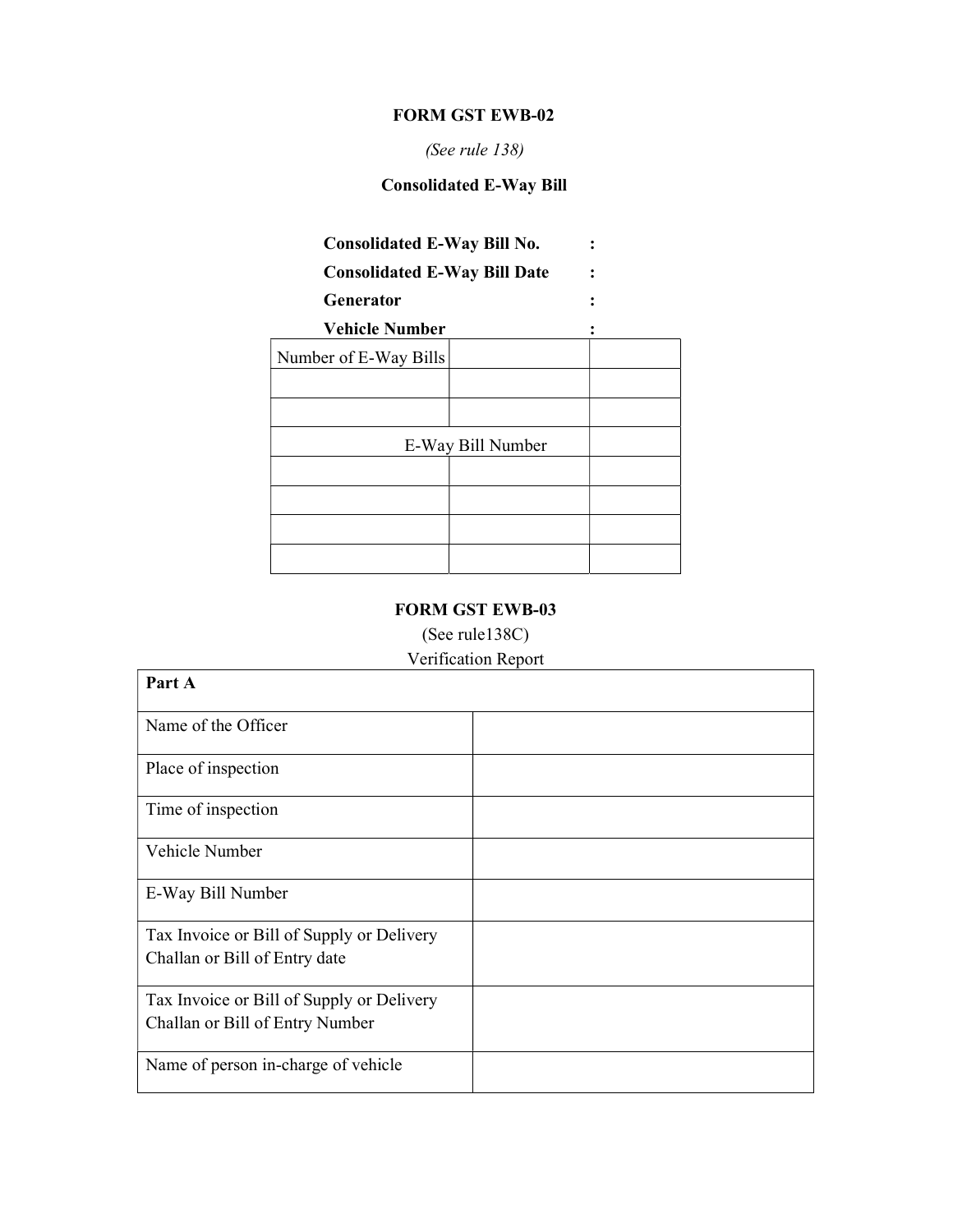| Description of goods                        |  |
|---------------------------------------------|--|
| Declared quantity of goods                  |  |
| Declared value of goods                     |  |
| Brief description of the discrepancy        |  |
| Whether goods were detained?                |  |
| If not, date and time of release of vehicle |  |
| Part B                                      |  |
| Actual quantity of goods                    |  |
| Actual value of the Goods                   |  |
| Tax payable                                 |  |
| Integrated tax                              |  |
| Central tax                                 |  |
| State or Union territory tax                |  |
| Cess                                        |  |
| Penalty payable                             |  |
| Integrated tax                              |  |
| Central tax                                 |  |
| State or Union territory tax                |  |
| Cess                                        |  |
| Details of Notice                           |  |
| Date                                        |  |
| Number                                      |  |
| Summary of findings                         |  |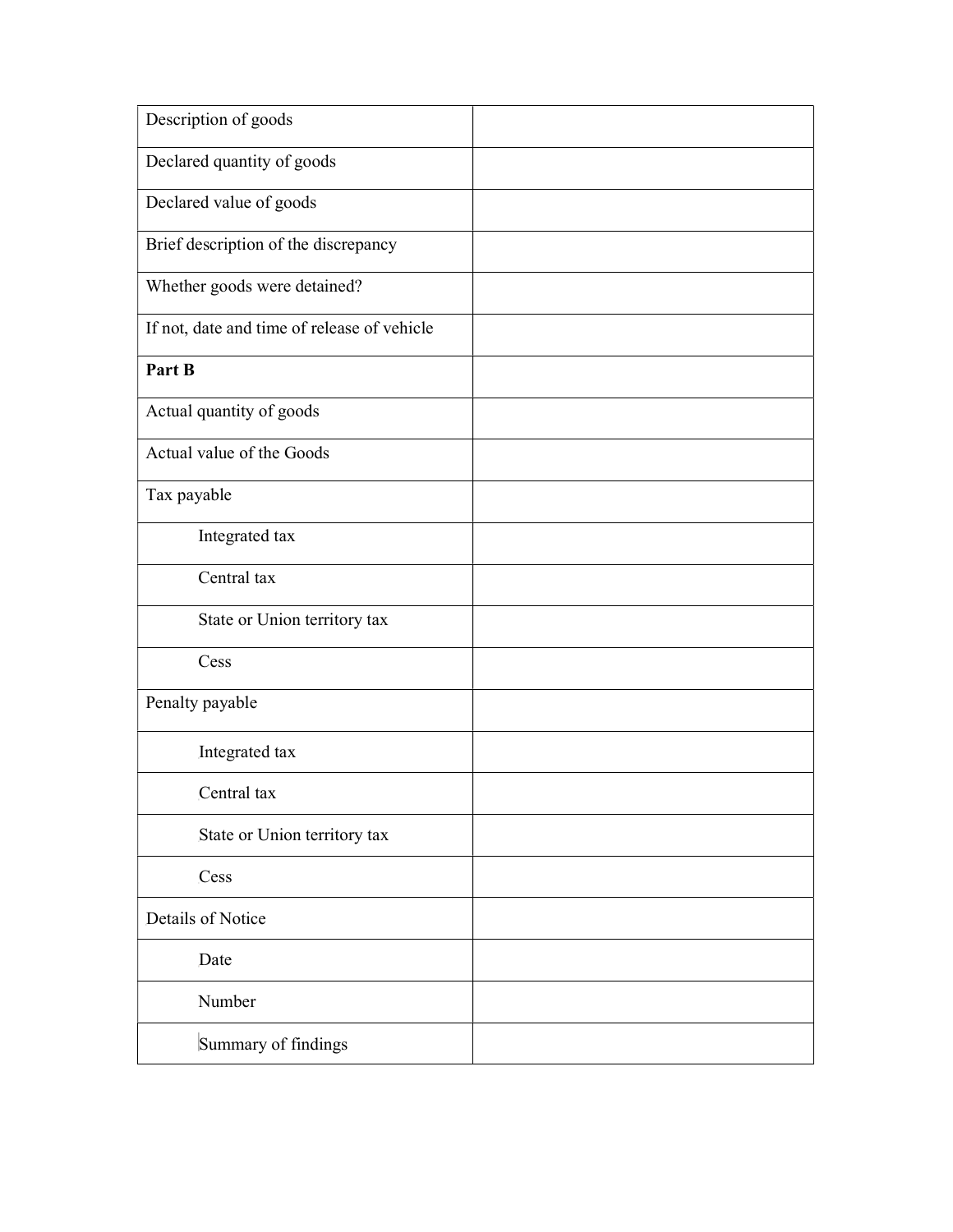## FORM GST EWB-04 (See rule138D) Report of detention

| E-Way Bill Number                    |            |
|--------------------------------------|------------|
| Approximate Location of<br>detention |            |
| Period of detention                  |            |
| Name of Officer in-charge            | (if known) |
| Date                                 |            |
| Time                                 |            |

### FORM GST INV – 1 (See rule 138A) Generation of Invoice Reference Number

| IRN:                  |                                  | Date: |                                   |
|-----------------------|----------------------------------|-------|-----------------------------------|
| Details of Supplier   |                                  |       |                                   |
| <b>GSTIN</b>          |                                  |       |                                   |
| Legal Name            |                                  |       |                                   |
| Trade name, if any    |                                  |       |                                   |
| Address               |                                  |       |                                   |
| Serial No. of Invoice |                                  |       |                                   |
| Date of Invoice       |                                  |       |                                   |
|                       | Details of Recipient (Billed to) |       | Details of Consignee (Shipped to) |
| GSTIN or UIN, if      |                                  |       |                                   |
| available             |                                  |       |                                   |
| Name                  |                                  |       |                                   |
| Address               |                                  |       |                                   |
| State (name and code) |                                  |       |                                   |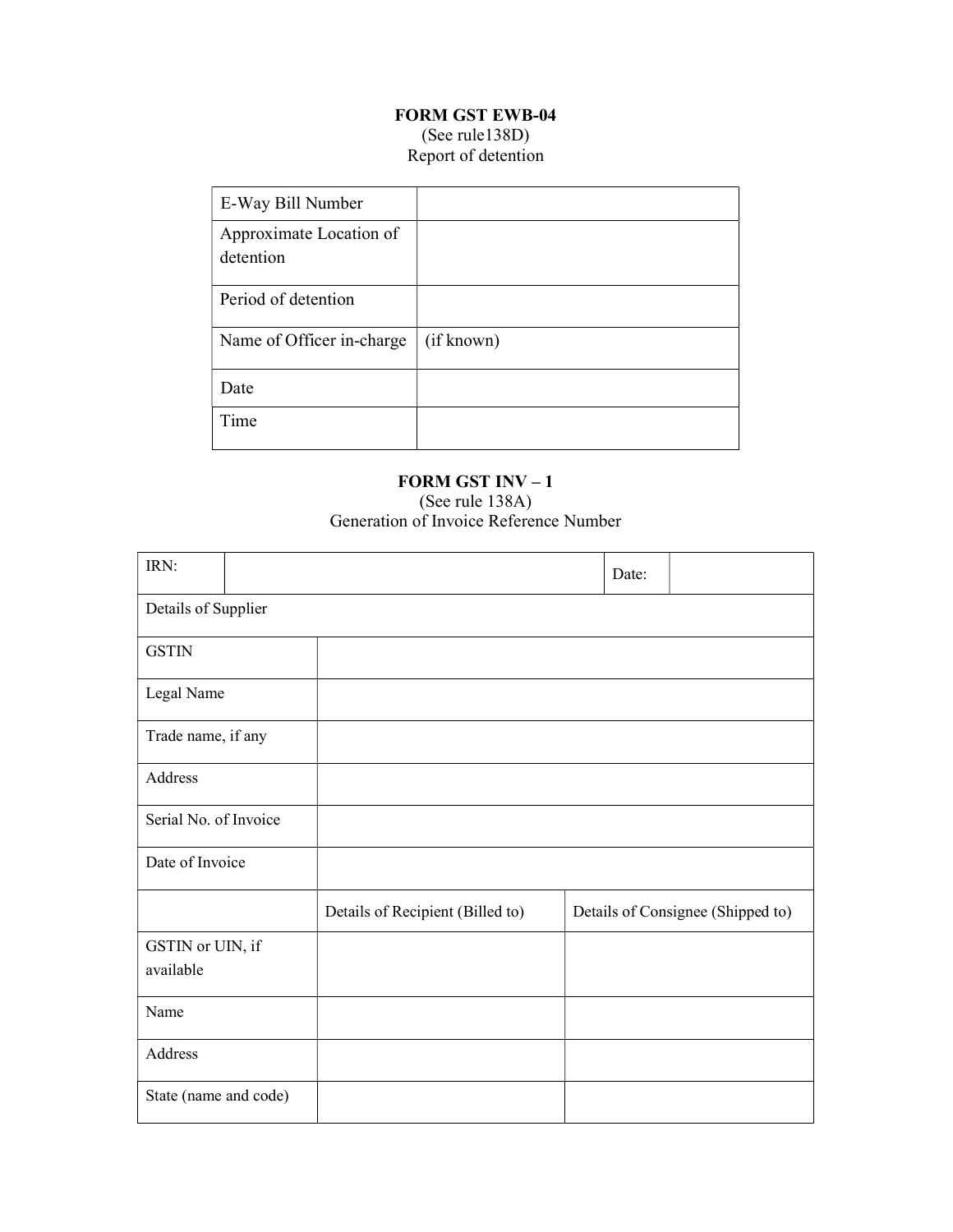| Type of supply $-$ |                                                      |                                |  |  |  |  |  |  |  |  |
|--------------------|------------------------------------------------------|--------------------------------|--|--|--|--|--|--|--|--|
|                    | B to B supply                                        |                                |  |  |  |  |  |  |  |  |
|                    | B to C supply                                        |                                |  |  |  |  |  |  |  |  |
|                    |                                                      | <b>Attracts Reverse Charge</b> |  |  |  |  |  |  |  |  |
|                    | <b>Attracts TCS</b>                                  | GSTIN of operator              |  |  |  |  |  |  |  |  |
|                    | <b>Attracts TDS</b><br><b>GSTIN</b> of TDS Authority |                                |  |  |  |  |  |  |  |  |
|                    | Export                                               |                                |  |  |  |  |  |  |  |  |
|                    | Supplies made to SEZ                                 |                                |  |  |  |  |  |  |  |  |
|                    | Deemed export                                        |                                |  |  |  |  |  |  |  |  |

| Sl.<br>No                       | Descriptio<br>n of                     | <b>HS</b><br>$\mathbf N$ | Qty<br>$\ddot{\phantom{0}}$ | Uni<br>t | Pric<br>e<br>(per)    | Tota<br>1<br>valu | Discoun<br>t, if any | Taxabl<br>e value | Central tax |               | State or<br>Union<br>territory tax |     | Integrated<br>tax |                | Cess     |                       |
|---------------------------------|----------------------------------------|--------------------------|-----------------------------|----------|-----------------------|-------------------|----------------------|-------------------|-------------|---------------|------------------------------------|-----|-------------------|----------------|----------|-----------------------|
| $\ddot{\phantom{a}}$            | Goods                                  |                          |                             |          | unit<br>$\mathcal{E}$ | e                 |                      |                   | Rat<br>e    | Amt           | Rat<br>e                           | Amt | Rat<br>e          | Amt<br>$\cdot$ | Rat<br>e | Amt<br>$\overline{a}$ |
|                                 |                                        |                          |                             |          |                       |                   |                      |                   |             |               |                                    |     |                   |                |          |                       |
|                                 |                                        |                          |                             |          |                       |                   |                      |                   |             |               |                                    |     |                   |                |          |                       |
|                                 |                                        |                          |                             |          |                       |                   |                      |                   |             |               |                                    |     |                   |                |          |                       |
|                                 | Freight                                |                          |                             |          |                       |                   |                      |                   |             |               |                                    |     |                   |                |          |                       |
| Insurance                       |                                        |                          |                             |          |                       |                   |                      |                   |             | $\sim$ $\sim$ |                                    |     |                   |                |          |                       |
|                                 | Packing and Forwarding<br>Charges etc. |                          |                             |          |                       |                   |                      |                   |             |               |                                    |     |                   |                |          |                       |
| Total                           |                                        |                          |                             |          |                       |                   |                      |                   |             |               |                                    |     |                   |                |          |                       |
| Total Invoice Value (In figure) |                                        |                          |                             |          |                       |                   |                      |                   |             |               |                                    |     |                   |                |          |                       |
| Total Invoice Value (In Words)  |                                        |                          |                             |          |                       |                   |                      |                   |             |               |                                    |     |                   |                |          |                       |

Signature Name of the Signatory Designation or Status";